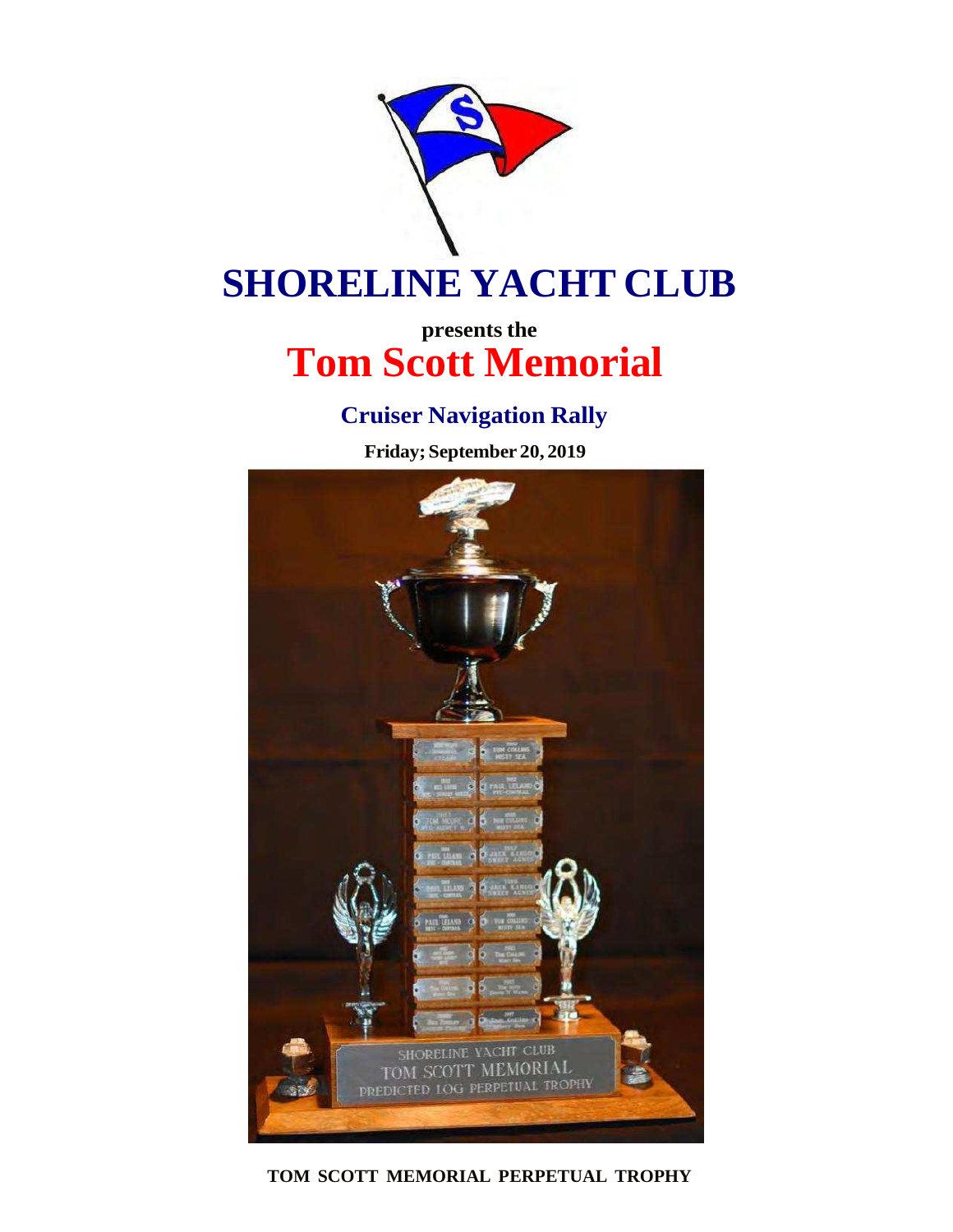#### Evolution of the Tom Scott Memorial Predicted Log Navigation Contest

I'm not sure whether to give the historical evolution of the Tom Scott Memorial by name or by the evolution of the Two Harbors Contest, previously known as the Shoreline Invitational contest. Perhaps I'll try to do a little of both. There is a long and convoluted history of the evolution and sponsorship of these contests, so I'll try to be as concise as possible. If you have trouble following this, consider my problem in recalling all of it!

Let's start with the Two Harbors Contest because that came first historically. In 1984, Hollywood Yacht Club moved their Shultz Contest (which traditionally finished at the Isthmus (and by this time was no longer being run as a night contest), from mid-July to Friday in mid-September preceding the Ramsey. The combination of those two contests became very popular with SCCA Skippers and participation in both contests soared. Now, in order to understand the evolution, we need to jump over to the Easter Catalina Contest. So, bear with me on this for a moment.

When the Huntington Harbour Yacht Club withdrew its sponsorship and the Harrison Palmer Trophy from the Easter Catalina contest in 1983, Shark Island Yacht Club (who in 1981 was on the top of the Club Point Standings) picked it up. By 1985, after just two short years, SIYC was nearly defunct and dropped their sponsorship. Taking their first try at sponsorship of an SCCA contest, Shoreline Yacht Club then took over the Easter Catalina. They hosted the event for three years, then dropped it. In 1988, Cabrillo Beach Yacht Club then picked it up. Hollywood continued to be disappointed that their Shultz had lost its Brugman standing when it was linked with the Ramsey. So, when Cabrillo withdrew from the Easter Catalina in 1991, Hollywood took that opportunity to sponsor the Easter Catalina, a Brugman contest. They continue to sponsor the Easter Catalina.

When Hollywood Yacht Club moved their Shultz Trophy to the Easter Catalina, that left the Ramsey feeder without a sponsor. So, in 1991, Four Winds Yacht Club agreed to assume sponsorship of that contest and named it the Two Harbors Contest. They brought along the Trophy that had been previously used for the Sharkie, which had been the feeder to the now defunct Shark Island Invitational Contest. Four Winds continued to host the Ramsey feeder contest through 1995 when the Four Winds Yacht Club disbanded. Seal Beach Yacht Club then assumed the Trophy and ran the Two Harbors contest for four years until 2000.

Jumping back now, in 1988 after Shoreline dropped sponsorship of the Easter Catalina, they didn't again sponsor another contest until 1991. It was then that they assumed the feeder to the Bahia Corinthian Invitational from Seal Beach Yacht Club and renamed it the Shoreline Invitational. They continued to sponsor that contest until 2000 when they discontinued sponsorship of the BCYC feeder and moved the Shoreline Invitational trophy to replace the Two Harbors Trophy for the feeder to the Ramsey. Shoreline continues to sponsor the contest to this day. However, in 2009 the name of the trophy was changed to the Tom Scott Memorial to recognize Tom who was a very dedicated and active contestant within Shoreline Yacht Club.

For all its varied history and names, the SCCA September predicted log contest across the San Pedro Channel to Isthmus, Catalina, has enjoyed continued popularity throughout the years. Moorings are usually available then. The picnic table dinners on the beach with the awards ceremony, sometimes illuminated only by flashlight, are a distinctive break from the traditional blazer and tie routine of those on the mainland.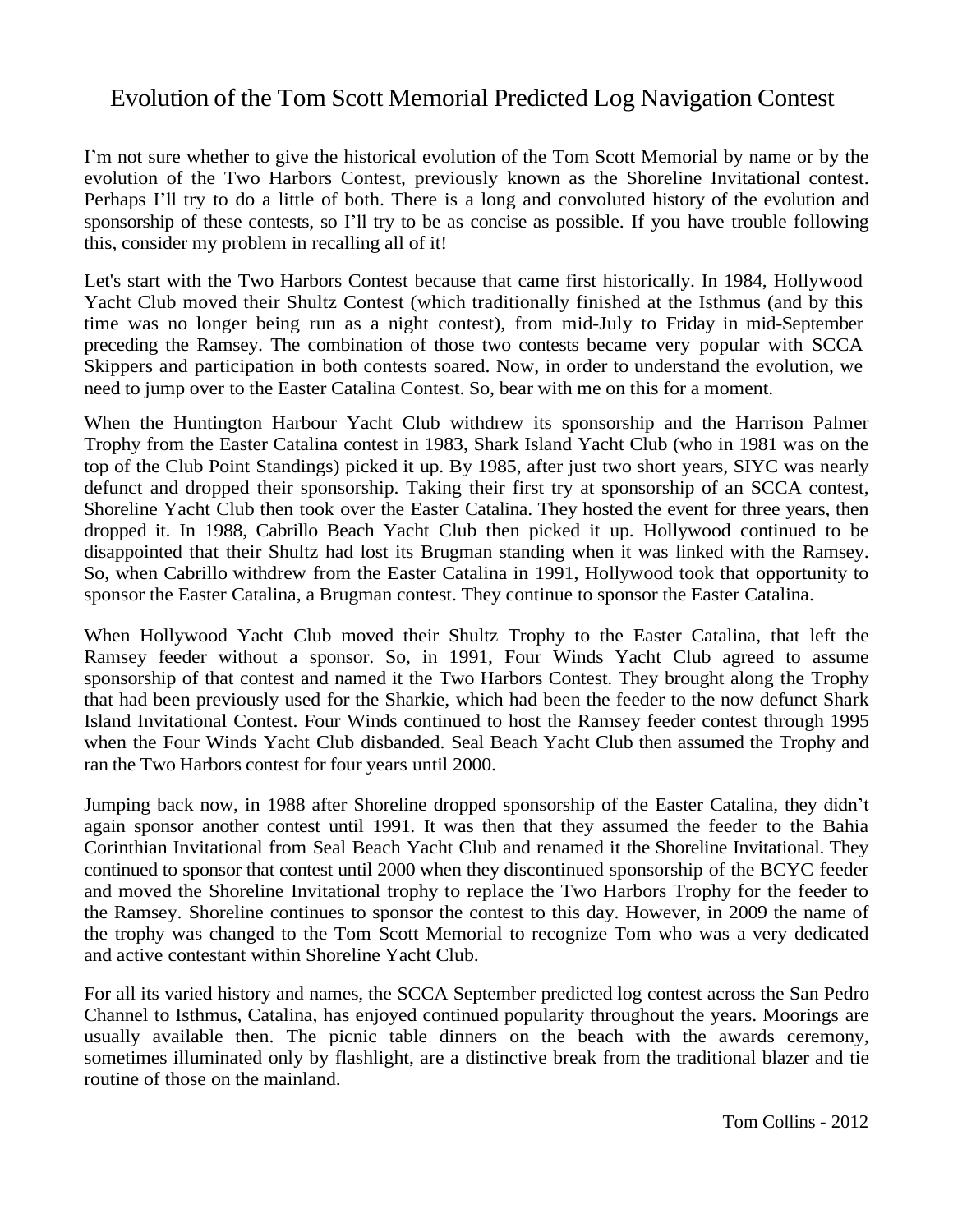### Tom Scott Memorial Cruiser Navigation Rally:

Date:- Friday; September 20, 2019

|                                        | Sponsored by:--------- Shoreline Yacht Club of Long Beach.                                                                                                                                                                                                                                                            |
|----------------------------------------|-----------------------------------------------------------------------------------------------------------------------------------------------------------------------------------------------------------------------------------------------------------------------------------------------------------------------|
| Sanctioned by: --------SCCA & NACA.    |                                                                                                                                                                                                                                                                                                                       |
|                                        | Eligibility: ---------------Members of SCCA member yacht clubs in conformity with SCCA rules.                                                                                                                                                                                                                         |
|                                        | Trophies: -------------- Shoreline keeper trophies in accordance with SCCA rules.                                                                                                                                                                                                                                     |
|                                        | Points: -----------------------Fall Series, Top-Ten, Bathke, Bobrick, Simonson, NACA, Peggy Bent Catalina<br>Cup, and Lurie First-Year Contestant.                                                                                                                                                                    |
|                                        | Rules:----------------------SCCA Cruiser Navigation Contest Rules, latest edition.                                                                                                                                                                                                                                    |
|                                        | Observers: ------------ This is considered an overnight contest; family members OK.                                                                                                                                                                                                                                   |
|                                        | Race Committee: ---- Ken Griffing @ Hm: 626-333-0513 or Cell: 626-483-8460.                                                                                                                                                                                                                                           |
| Committee Boat:------ Loon's Call      |                                                                                                                                                                                                                                                                                                                       |
| Skipper's Meeting: --- None            |                                                                                                                                                                                                                                                                                                                       |
|                                        | Moorings: -----------------To be arranged by skippers with Isthmus Harbor Patrol on VHF 9.                                                                                                                                                                                                                            |
| Official Scorer: ---------Tom Collins. |                                                                                                                                                                                                                                                                                                                       |
|                                        | Predicted Log:-----------To be sealed in an envelope and given to the observer before the contest.                                                                                                                                                                                                                    |
|                                        | Actual Log: ---------------Use SCCA log form dated 09/12/13; Turn in logs with official clock immediately<br>after the contest to the scorer, Tom Collins, on the vessel Misty Sea as soon as<br>possible after mooring but no later than 1400 hours or call Misty Sea on VHF CH-<br>71 prior to 1400 for log pickup. |
|                                        | Bring meat to barbeque and a side dish to share.                                                                                                                                                                                                                                                                      |

Dress:------------------ Casual beach attire.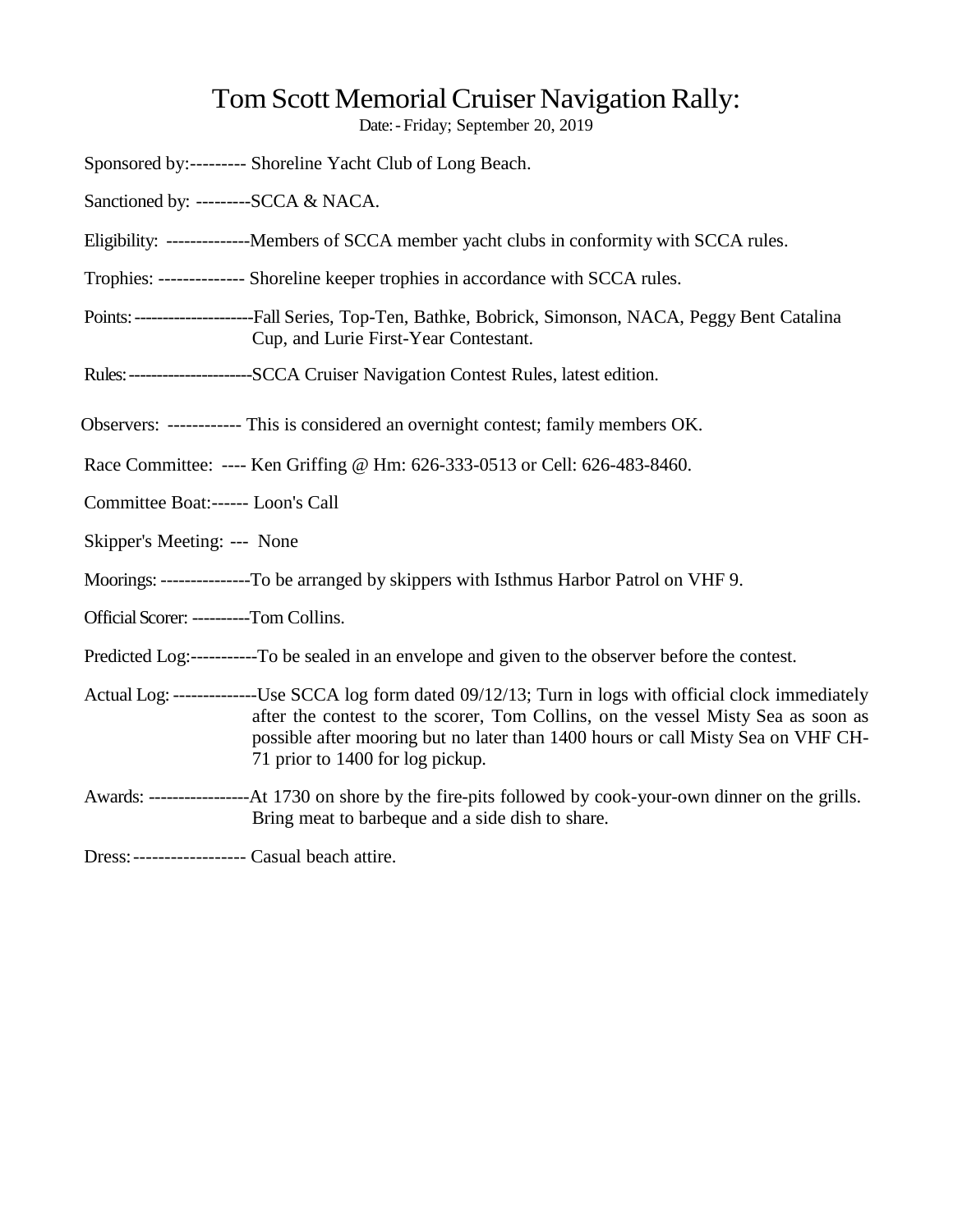#### Tom Scott Memorial Cruiser Navigation Rally:

| WP-1: --------- LONG BEACH LT FI 5s 50ft 20M HORN ----- 50 yards starboard range on breakwater       |
|------------------------------------------------------------------------------------------------------|
|                                                                                                      |
| WP-2:------------- At skipper's discretion anywhere <b>after</b> CP-1 but <b>before</b> CP-2.        |
|                                                                                                      |
| CP-3: ---------- 33° 35.0' N / 118° 16.0' W                                                          |
| WP-3:---------------At skipper's discretion anywhere <b>after</b> CP-3 but <b>before</b> CP-4.       |
| CP-4: ---------- 33° 32.0' N / 118° 20.0' W                                                          |
| WP-4:--------------At skipper's discretion anywhere <b>after</b> CP-4 but <b>before</b> CP-5.        |
| CP-5: -------------33° 29.0' N / 118° 25.0' W                                                        |
| FINISH: --------"Isthmus Cove Harbor Reefs Light" Fl 2.5s 21ft 5M 100 yards starboard <b>MINIMUM</b> |

*(Caution: Rocks at light bare @ 2 ft MLLW.)*

Official mileage for the Tom Scott Memorial Cruiser Navigation Rally is 24.8 nautical miles.

#### Special Rules and Equipment Allowed:

- 1.-- Any and all equipment aboard the vessel may be used except that which is prohibited.
- 2.-- Use of the following data from any source is prohibited: a. Clock time or elapsed time.
- 3. -- The contest **WILL** allow an Open Log where during the contest the skipper may have access to all times that have been recorded on the Actual Log. Official waypoint times will be recorded on the back of the Actual Log. Boat speed will be allowed.
- 4.-- Start at skipper's discretion so as to turn in logs by 1400.
- 5.-- **No** penalty for start time differences.
- 6.-- Radio: Monitor VHF channel 71.
- 7. -- Charts: Use charts:  $18746 40^{\text{th}}$  Ed., corrected through LNM 07/27/2019
- 8. **No** handicap.
- 9. -- Vessels should announce "Five minutes to start" via VHF 71 if other SCCA contest vessels are in the immediate vicinity of the Start.